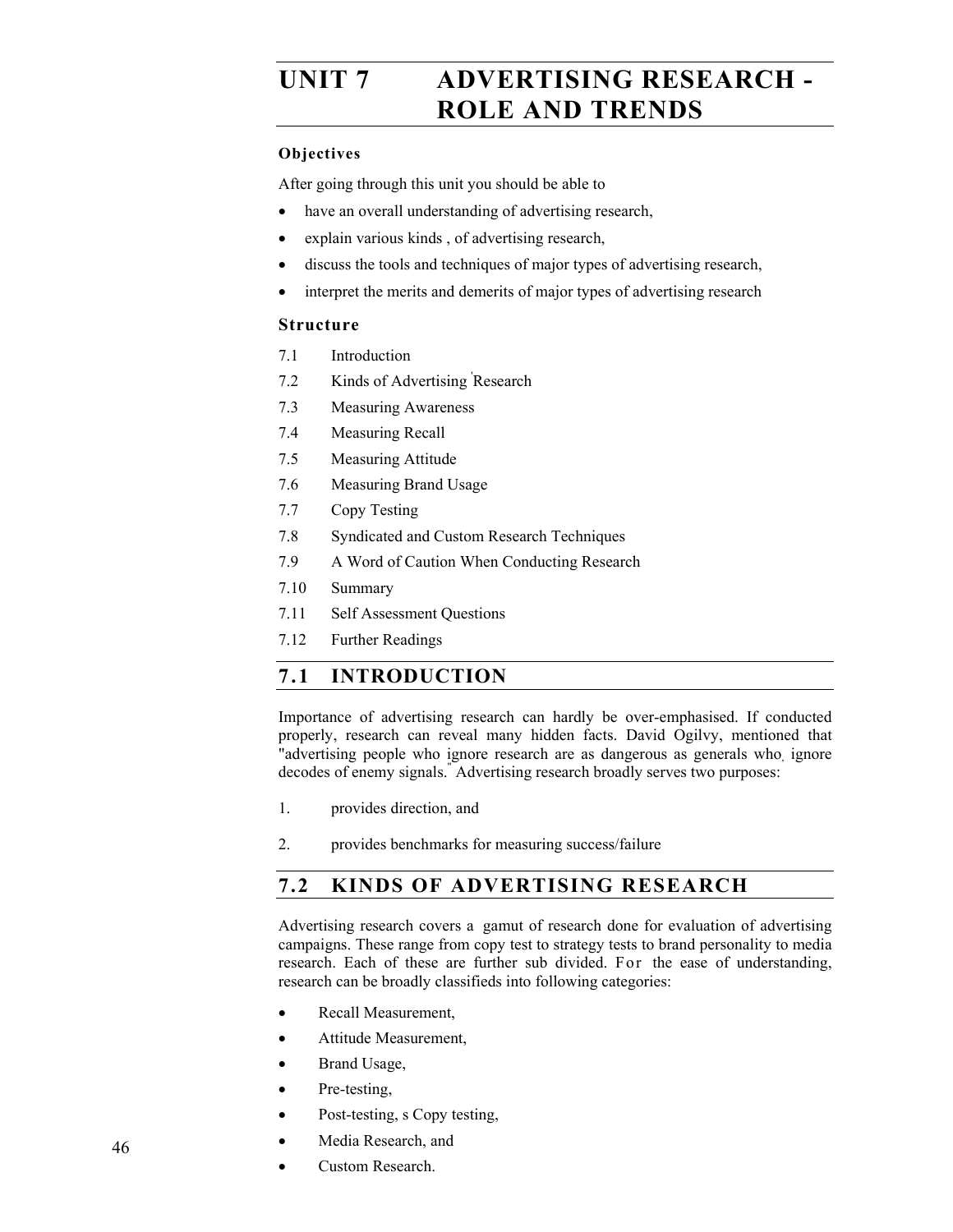Each of the above mentioned research is used at different stages of advertising camaign. The stages start from the conception of a brand strategy and creatives' and go on to till the time the campaign is over. Apart from the above mentioned research there are also syndicated research available. Important research are discussed later in the chapter.

### **7.3 MEASURING AWARENESS**

Awareness is generally regarded as a measure of knowledge without reference to source. Although the primary interest in advertising evaluation is knowing if there is a relationship between the advertising and consumer awareness, establishing this relationship is not usually possible. There are four primary methods of measuring awareness;

- 1. Yes-or-no questions. Example: "Have you ever heard of Annapurna Atta (flour)?" Yes No Although the yes-no questions are simple to administer and tabulate, no information is gained beyond the direct answer.
- 2. Open-end questions. Example: "What companies you can name that package flour?" In this instance, more information is obtained than in yesno situation, but no relationship to the advertising campaign can be inferred.
- 3. Check list questions. Example: "Which of the following products does Kissan Company manufacture?". Flour Ketchup Ginger Sauce . Here the answers are easily obtained, although the range of answers is restricted. As in open-end and yes-no questions, no connection with the advertising campaign can be developed.
- 4. Rating scales. Example: "How would you rate Kissan's Flour in comparison with other brands of flours you have used?" Better , About the same as Not as good as With this approach, a measure of familiarity is achieved, but differences among the person doing the rating make it difficult to combine answers or interpret the exact results. Additional scales or other approaches are sometimes used to make this form of measurement more reliable.

Measurement of awareness through these techniques is quick and fairly low cost because it can be done through the mail or by telephone interview. The results are easy to tabulate and generally straight forward. These advantages are balanced by the lack of knowledge of a significant change in awareness; that is, awareness may have been higher before the campaign than after. Another disadvantage of this is, it is difficult to determine the source of awareness. Awareness may or may not have come from the advertising campaign.

#### **Activity 1**

Conduct a small awareness research among your friends and find out the awareness levels of Pillsbury Flour.

......................................................................................................... ......................................................................................................... ......................................................................................................... ......................................................................................................... .........................................................................................................

# **7.4 MEASURING RECALL**

In advertising evaluation, recall can be determined by the amount of knowledge consumers directly relate to the advertising: The campaign should be identifiable as the source of that knowledge. Recall is normally used to determine to what extent advertising messages have been retained by consumers. Although it is a tenuous one, the assumption is made that recall of an advertising message and purchase behaviour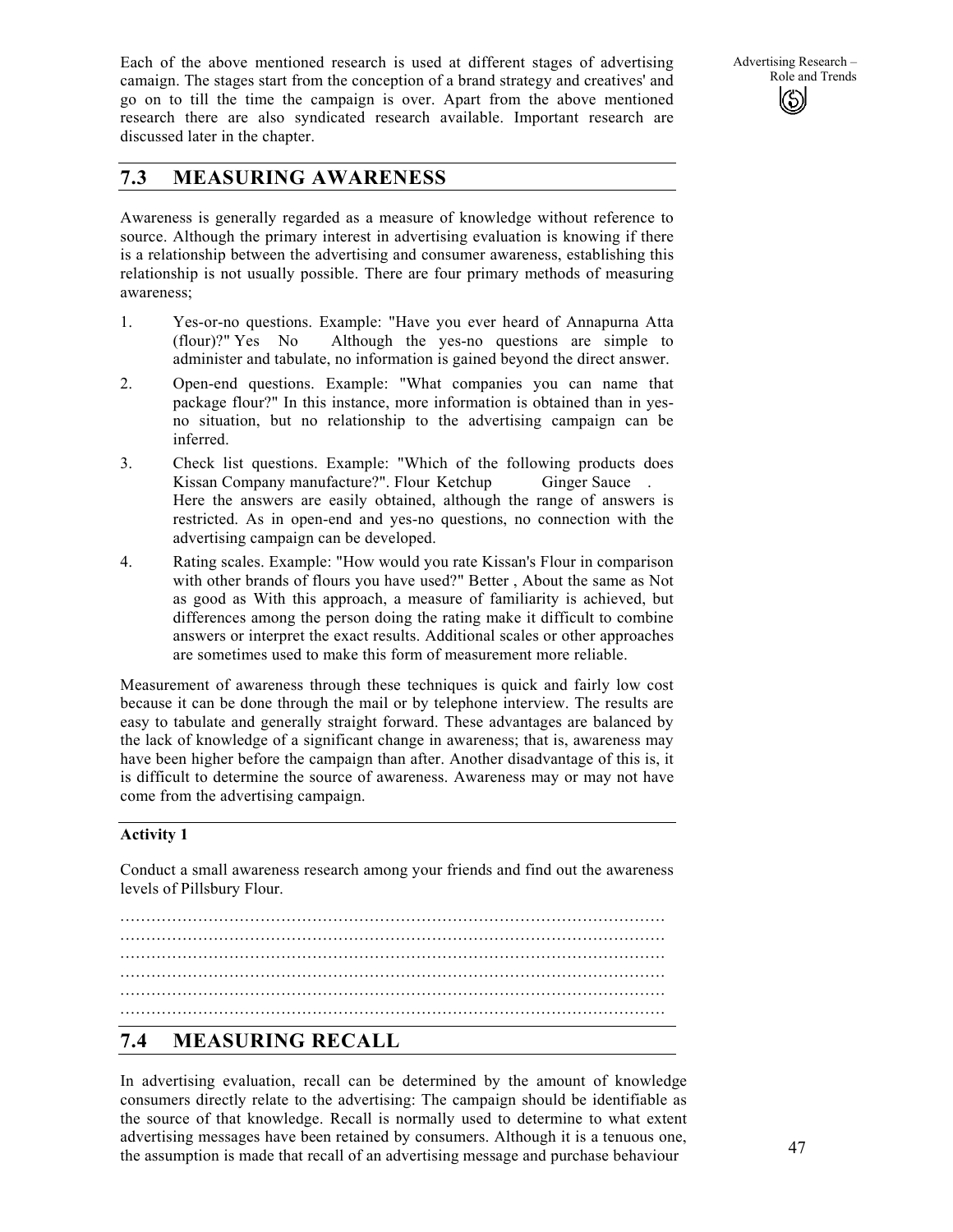are somewhat related. Thus, recall is believed to be an important measure for the advertising campaign. Awareness can be measured aided or unaided:

**I. Unaided recall. Example:** "Can you recall any brands of flour being advertised in last few weeks?". The respondent is given no clue as to what brand is being investigated or what additional questions might be asked. He or she must recall any or all advertising messages seen in the past and relate them to the question. The assumption is made that advertising remembered without any clue from the interviewer is stronger than that remembered with some direction.

**2. Aided recall, Example:** "Do you remember seeing or hearing any advertising for Kissan' s Flour recently?" The respondent' s reply is aided by the brand name. Rather than trying to remember all flour advertising, the respondent can concentrate on the particular brand. Care must be taken that not too much aid is given or the respondent may resort to guessing rather than recalling.

The major advantage of measuring recall is that it allows measurement of at least one aspect of the advertising campaign. If the respondent remembers the campaign message or portions of the actual advertising, a direct correlation can be made. The main problem is that recall and purchase behaviour may not be directly connected. In other words, the person may recall the message, but that message may not influence the purchase decision. In addition, because over the year many campaigns appear quite similar, the respondent may actually recall a previous advertising message and put it into the context of the present campaign. It is often difficult to identify or isolate specific campaign features.

#### **Activity 2**

Conduct a small research to find out the recall levels of any brand of writing pens being advertised currently in print medium.

……………………………………………………………………………………………… ……………………………………………………………………………………………… ……………………………………………………………………………………………… ……………………………………………………………………………………………… ……………………………………………………………………………………………….

### **7.5 MEASURING ATTITUDES**

Recall and attitude tests are often combined in an attempt to determine if there are major differences between consumers who remember the advertising message and those who don't. Attitude tests are also used to measure changes in consumer perceptions of a brand, or degree of acceptance of various claims made in the advertising.

Five basic techniques are used to measure attitudes:

- 1. **Direct questions. Example:** "How would you describe the use of Kissan's Flour for baking?" Only a favourable or unfavourable attitude toward the product is measured. The level or degree of feeling is not possible. As a result, this approach may be combined with a rating scale.
- 2. **Rating scale. Example:** "How would you describe the self-measuring spout on Kissan's Flour packages?" Very easy to uses , Easy to use , Neither easy nor hard to use, Hard to s a y, Very hard to use . Although scales are easy to apply and tabulate, the main problem is correlating the views of the respondents. A "Very easy to use" answer by one person may be the same as an "Easy to use" response from another. A rating scale does not discriminate sufficiently to permit a precise line to be drawn between the various attitudes.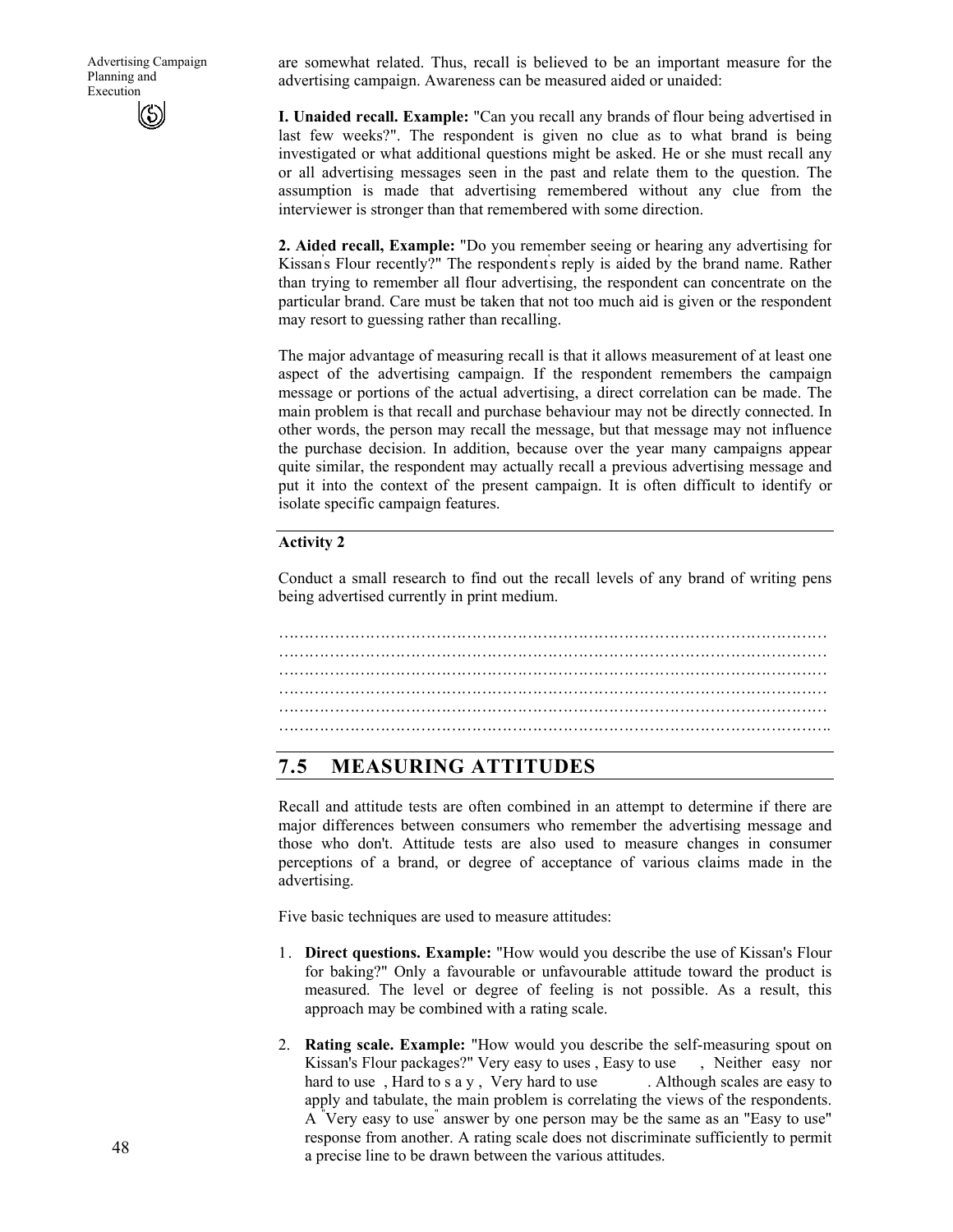3. **Checklists, Example:** "Which one of the following is most important to you when you purchase flour?" Price , Package , Ease of availability Reputation of manufacturer . The attributes can be easily ranked by the respondents and easily tabulated by the advertiser. The primary problem, however, is that there is no assurance that most important factors have been isolated and listed on the questionnaire. In addition, the meaning of each question is not always totally clear. For example, does "Reputation of manufacturer" mean the same thing to all respondents?

4. **Semantic differential tests. Example:** 'Would you say the user of Kissan' s Flour is:

A good cook A poor cook Extravagant Price conscious

Paired opposite descriptive words or phrases are separated on a scale. The respondent is allowed to check the place on the scale where the product would be rated. Thus, the respondent's attitude towards the product can be determined. The scale is easy to use and the results are simple to tabulate. The major problem with this type of measure is that the scale may not be interpreted by all respondents in the same manner.

3. **Partially structured interviews. Example.** "I would like you to tell me some of your feelings about baking and the ingredients you use, such as flour, butter and eggs." In this approach, an attempt is made to allow the respondent to discuss the general topics area and reveal attitudes about the brand without using a specific set of questions. Although the interviewer knows the general areas about information and attitudes will be sought, the use of the unstructured interview allows the respondent an opportunity to indicate areas of interest that might not have been previously considered.

Attitudinal tests are viewed as an important element in advertising campaign evaluation. A favourable attitude is considered to be an indication that the person is more likely to purchase a brand than if he or she has unfavourable attitude. As a result, the changes in attitudes are regarded as more important in advertising evaluation than awareness or recall. Unfortunately, there is little evidence that a favourable attitude will always result in behavioural change, such as purchase of a brand. The use of attitude measurements is also open to question because it is very difficult to obtain an accurate measure of people's attitude about any subject.

#### **Activity 3**

Find out by attitudinal test whether consumers of candies (toffees) would like to switch over to chewing gums or not. If not, then why not.

………………………………………………………………………………………………

………………………………………………………………………………………………

# ……………………………………………………………………………………………….

# **7.6 MEASURING BRAND USAGE**

Brand usage is the ultimate measure of the effectiveness of an advertising campaign. Although it has been stressed that, for the most part, advertising should be considered only on the basis of communication efforts, in some instances, advertisers want to trace sales results. This is done by measuring such things as movement of goods through store audits, pantry audits, and consumer panels. When consumer interviews are used, they consist primarily of a series of questions about past, present and future brand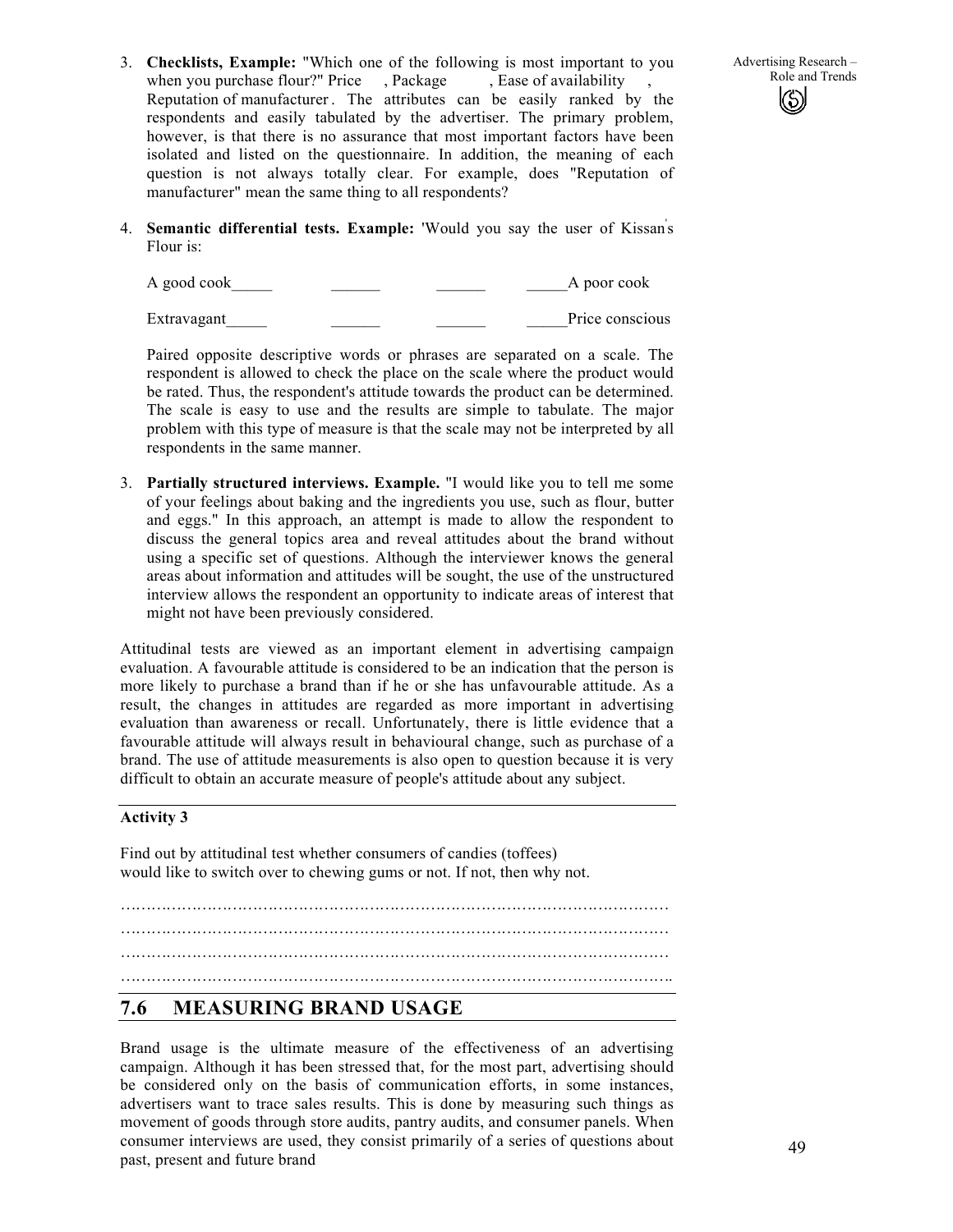usage For example:

- 1. "What brand of flour do you normally purchase?" Kissan' Pillsbury Kohinoor
- 2. "What brand of flour did you buy last?"
- Kissan's \_\_\_\_\_Pillsbury \_\_\_\_\_Kohinoor\_\_\_\_\_
- 3 "What brand of flour do you think you will buy next?" Kissan's Pillsbury Kohinoor

By using this type of consumer questionnaire, primarily on a pretest post test basis, changes in purchasing habits can be measured. When these usage changes are combined with tests of awareness, recall and attitudes, determination of the effects of an advertising campaign is sometimes possible. The attempt to relate advertising to sales is sometimes fruitful when all variables can be controlled, although the relationship is somewhat tenuous. (Note that actual purchase behaviour can be observed through in-store scanner data. However, as in the survey methodology, changes in purchase patterns cannot be attributed to advertising.)

#### **Activity 4**

Find out the brand usage pattern of Colgate Toothpaste in your house.

……………………………………………………………………………………………… ……………………………………………………………………………………………… ……………………………………………………………………………………………… ……………………………………………………………………………………………… ………………………………………………………………………………………………

### **7.7 COPY TESTING**

Copy testing is normally done before the campaign starts. Questions like: Will a proposed copy theme be effective at achieving advertising objectives? Does the set of advertisements that make up an advertising campaign create the desired interest level and image? Will an individual advertisement attract the attention of the audience?, are answered by copy testing.

This research is done to find out whether the creatives' used will have the desired effect on the audience or not. An entire category of copy testing is designed primarily not to test the impact of a total ad but to help creative people understand how parts of the ad contribute to its impact. Techniques used in this are given below:

**Oualitative Research:** Focus groups research is widely used at the front end of the development of an advertising campaign.

**Audience Impressions of the ad: Many copy** tests add a set of open-ended questions to the procedures designed to tap the audience's impressions of what the ad was about, what ideas were presented, interest in the ideas, and so on.

**Adjective** checklists: This uses a checklist questionnaire which includes adjectives that allow advertiser to determine how warm, amusing, irritated or informative the respondent it to be. Several of these checklist contain phrases like: "I can see myself doing that....", "I can relate to that...", and so on.

**Physiological measures:** Several **kinds** of instruments are used to observe reactions to advertisements. In general, they attempt to capture the changes in nervous system or emotional arousal during exposure sequence. Gadgets used primarily consist of eye camera, pupillometrics and Conpaad.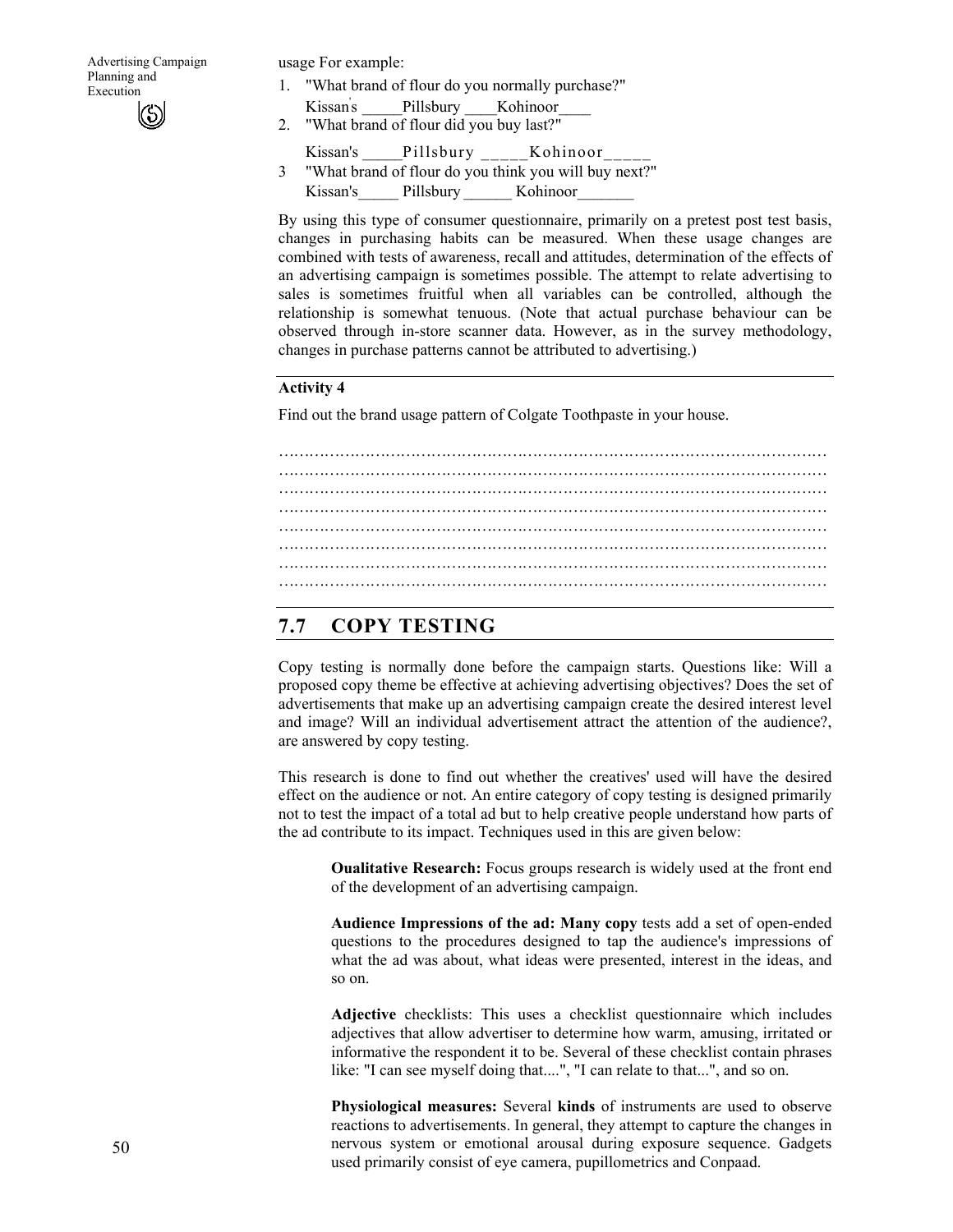# Role and Trends **7.8 SYNDICATED AND CUSTOM RESEARCH TECHNIQUES**

A number of syndicated research services specialise in the evaluation of individual advertisements and, on occasion, advertising campaigns. Because these services vary so greatly in methodology, we are only covering the major ones.

#### *Television Rating Points* **(TVRs):**

This research is used in measurement of television audience. In India, as of now, two companies do this kind of research. The viewership measurement is specific to the time bands. Usefulness of this research is that it helps in formulation of media plans. Advertising campaigns can benefit from perfect targeting by using this research.

#### *Press Readership:*

Comparable of Television Rating Points is readership survey (IRS 1998). This reassert is used in measurement of readership of various print vehicles. Again, like TVRs this research helps in perfect targeting. This research is used primarily while doing, media planning for a campaign.

As far as custom research are concerned there are many existing today in the market. Various research companies have developed their own models and offer to do research for advertisers on the basis of their models. For example, one of the research company offers following research services:

- **Add+Impact:** This is a pre-testing and evaluation system. It uses qualitative and quantitative approach to measure the emotional pre-disposition of consumers towards creative idea.
- **Ideamap:** A computer based product optimisation system that goes towards understanding and gauging from among many concepts options to arrive at an optimal combination of concept elements and allows fine tuning for maximum impact towards making a campaign effective.

#### **Activity 5**

Visit a research company and find out atleast 5 research models they use and how they use them.

……………………………………………………………………………………………… ……………………………………………………………………………………………… ………………………………………………………………………………………………

#### *Starch Tests*

This is a form of media research done to find out the impact of placing (position) of the advertisements on different pages of a publication. Starch measures three degree of readership:

- 1. Noted: The percentage who remember having previously seen the advertisement in the issue or a publication;
- 2 Associated: The percentage who saw any part of the ad that clearly indicates the brand or advertiser; and
- 3. Read Most: The percentage who read 50% or more of the written material in the advertisement.

Starch test throws light on the correct size of the advertisements, difference